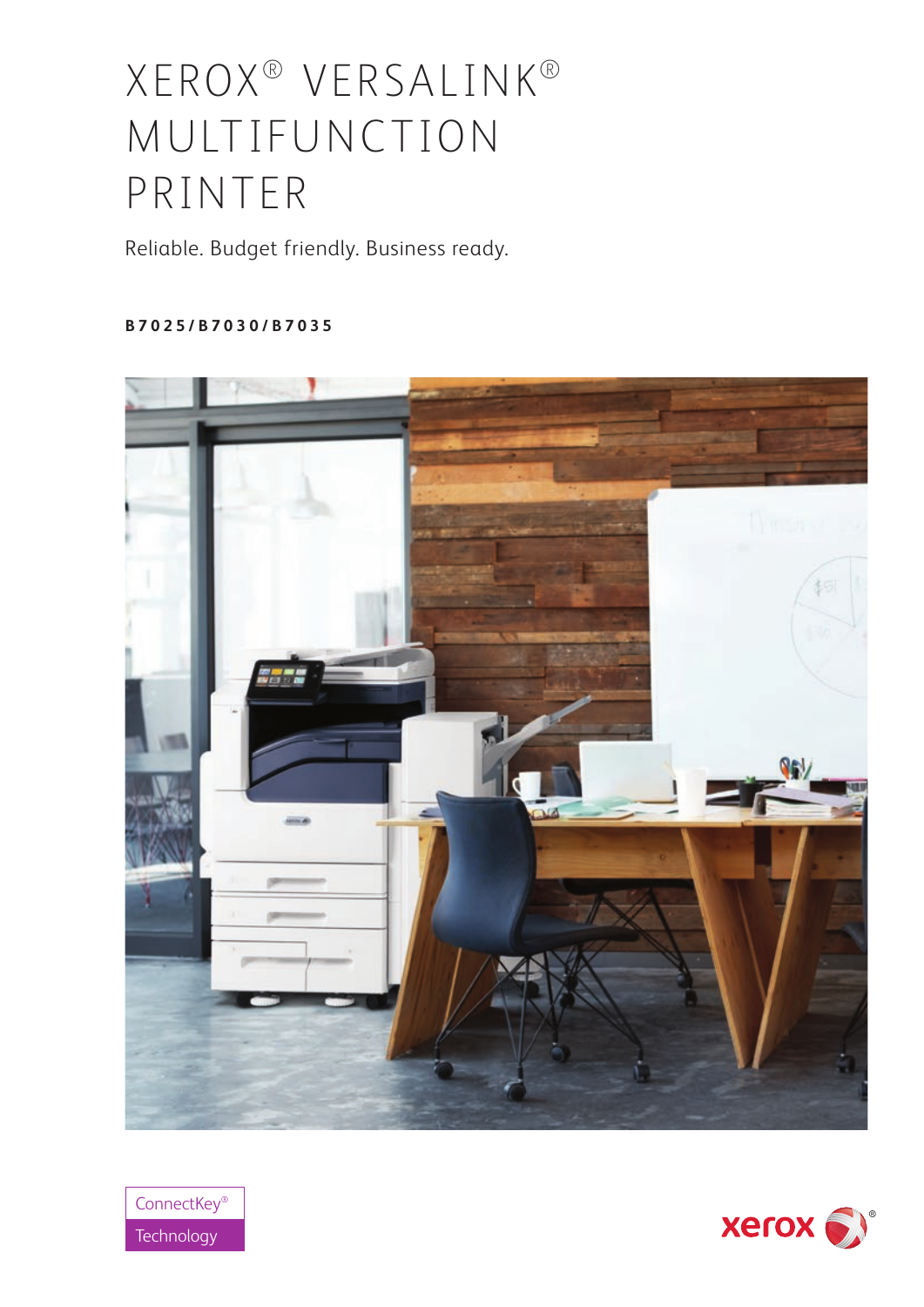# Xerox® VersaLink® B7025/B7030/B7035 Multifunction Printer

When it comes to seamless integration into your work environment and helping you get important tasks done faster, there's no smarter option than the affordable, reliable and supremely business-ready VersaLink B7025/B7030/B7035 Multifunction Printer – featuring Xerox® ConnectKey® Technology.

# **HIGHED PEPEOPMANCE OPTIMISED EFFICIENCY.**

Right out of the box, you'll count on your Xerox® VersaLink B7000 Series Multifunction Printer to consistently and flawlessly perform the tasks that make your business work more efficiently. From IT-free installation wizards, to step-by-step configuration options, you're ready to go – hassle free.

And with an entirely re-engineered paper path and new LED print head technology, we've taken day-in, day-out reliability to an impressive level of excellence.

VersaLink devices are loaded with features and time-saving Xerox® technologies designed to speed up information sharing and reduce inefficient workflows. Ensure information accuracy with Scan and Fax preview, and do more with scanned documents with built-in optical character recognition (OCR).

When it comes to safeguarding critical documents and data, VersaLink devices deliver benchmark security that protects all points of vulnerability, including protection from unauthorised device access, secure network communication, 256-bit hard disk encryption with secure overwrite and the ability to add security to individual documents.

# **EASY TO USE. EASY TO CUSTOMISE.**

With the Versal ink B7000 Series Multifunction Printer's oversize, customisable 7-inch colour touchscreen, you can tap, swipe and pinch your way through tasks and functions with mobile-like ease.

Preloaded Xerox® ConnectKey® Apps help optimise office efficiency, and on-screen access to the extensive Xerox App Gallery provides expanded functionality – like the Xerox® Easy Translator Service app, which quickly translates scanned documents into numerous languages.

Speed through tasks by saving common settings as presets for simple, single-touch job setup. With Simple ID, individual users and groups enter a user ID and password once, and then enjoy fast, secure, easy access to task-specific presets and commonly used apps on a personalised home screen.

#### **READY FOR THE WAY YOU WORK.**

The VersaLink B7000 Series Multifunction Printer gives you the freedom to work where and how you want – with out-of-the-box direct connectivity to Google Drive™, Microsoft® OneDrive® and Dropbox™, and access to additional options through the Xerox App Gallery.

The ability to connect and print from multiple devices is key for today's worker, and VersaLink devices meet the challenge with optional Wi-Fi® and Wi-Fi Direct®, plus Apple® AirPrint®, Google Cloud Print™, Xerox® Print Service Plug-in for Android™, Near Field Communication (NFC) Tap-to-Pair and Mopria®.

Learn more about why Xerox is the only choice for today's mobile professionals by visiting **www.xerox.com/mobile**

# **XEROX ® CONNECTKEY ® T E C H N O L O G Y – T H E N E X U S O F YO U R C O M P L E T E PRODUCTIVITY ECOSYSTEM**

From Xerox – the company that created the modern workplace – we present the next revolution in workplace productivity. With a consistent user experience across a wide range of devices, mobile and cloud connectivity and a growing library of apps to expand functionality, you'll work faster, better and smarter.

#### **Intuitive User Experience**

An entirely new – and yet entirely familiar way to interact that includes a tablet-like experience, with gesture-based touchscreen controls and easy customisation.

#### **Mobile and Cloud Ready**

Instant connectivity to cloud and mobile devices right from the user interface, with access to pre-loaded, cloud-hosted services that let you work where, when and how you want.

#### **Benchmark Security**

Full multi-level protection for both documents and data, ready to guard against and eliminate emerging threats and meet or exceed regulatory compliance.

#### **Enables Next Generation Services**

Work more efficiently and manage resources more effectively. Easy integration of Xerox® Managed Print Services enables remote monitoring of service delivery and consumables.

#### **Gateway to New Possibilities**

Instantly extend your capabilities with access to the Xerox App Gallery, featuring real-world apps designed to optimise digital workflows. Commission our network of partners to design innovative, businessspecific solutions.

Find out more about how you'll work smarter at **www.connectkey.com**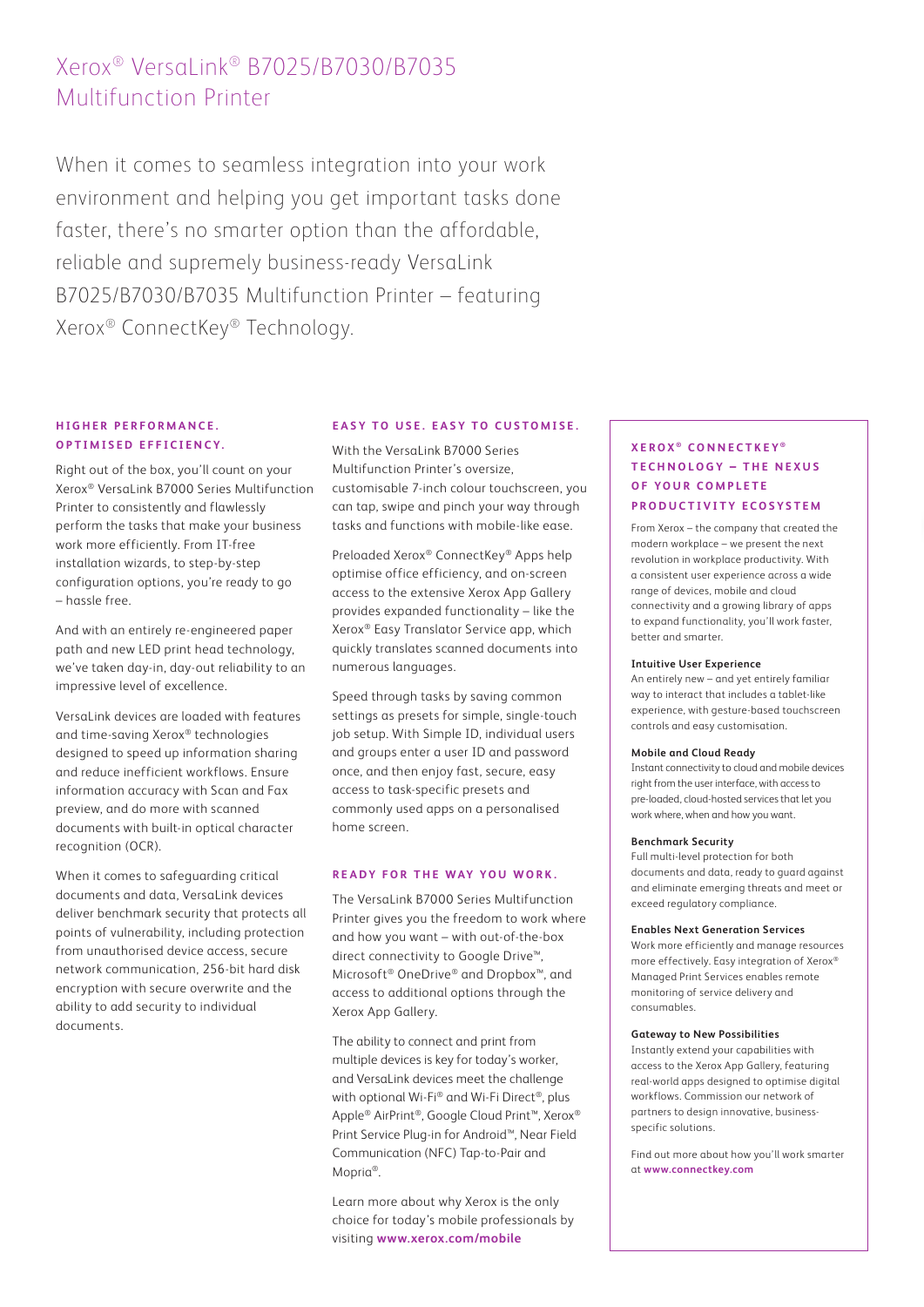## **FINISHING APPLICATIONS**





- **1 A 110-sheet Duplex Automatic Document Feeder (DADF)** scans two-sided black and white or colour originals for copy, scan and fax jobs.
- **2 Optional work surface** (with optional Convenience Stapler) gives you plenty of room to sort documents.
- **3 Card Reader Bay** with embedded USB port.1
- 4 An easily accessible USB port<sup>1</sup> allows users to quickly print from or scan to any standard USB memory device.
- **5 The 100-sheet Bypass Tray** handles media sizes from 88.9 x 98.4 mm to 297 x 431.8 mm.
- **6 The standard 520-sheet Tray 1** handles media sizes from 139.7 x 182 mm to 297 x 431.8 mm.

1 USB ports can be disabled.



# **MULTIPLE PAPER TRAY OPTIONS TO FIT EVERY NEED:**

- **7 Add the Single Tray Module** to the Desktop model to increase the total paper capacity to 1,140 sheets (includes Bypass Tray). Or choose the optional Three Tray Module (not shown) to increase the total paper capacity to 2,180 sheets (includes Bypass Tray).
- **8 Choose the optional Single Tray with Stand Module** to increase the total paper capacity to 1,140 sheets (includes Bypass Tray) and provides storage for toner cartridges and other supplies.
- **9 Choose the optional High-Capacity Tandem Tray Module** allows for a total paper capacity of up to 3,140 sheets (includes Bypass Tray).
- **10 The optional High-Capacity Feeder** holds 2,000 sheets of A4 paper, increasing the maximum paper capacity to 5,140 sheets.

# **ADD INCREASED VERSATILITY WITH FINISHING OPTIONS:**

- **11 The Dual Catch Trays** (optional with Desktop model) stack up to 250 sheets each, lower tray offsets.
- **12 The optional Office Finisher LX** gives you advanced finishing functions at a great value and offers optional booklet making.
- **13 The optional Integrated Office Finisher** provides 500-sheet stacking and 50-sheet, single-position stapling.



# **I N T R O D U C I N G TOUCHSCREEN SUPERIORITY**

Meet our all-new, 7-inch colour touchscreen – the user interface that sets a higher standard for customisation, personalisation and versatility.

By presenting a familiar "mobile" experience – with support for gestural input and task-focused apps that share a common look and feel – fewer steps are needed to complete even the most complex jobs.

A highly intuitive layout guides you through every task from start to finish, with a natural hierarchy placing critical functions near the top of the screen and commonly used options front and centre. Don't like where a function or app is located? Customise the layout to make it yours.

This unmatched balance of hardware technology and software capability helps everyone who interacts with the VersaLink® B7000 Series Multifunction Printer get more work done, faster.